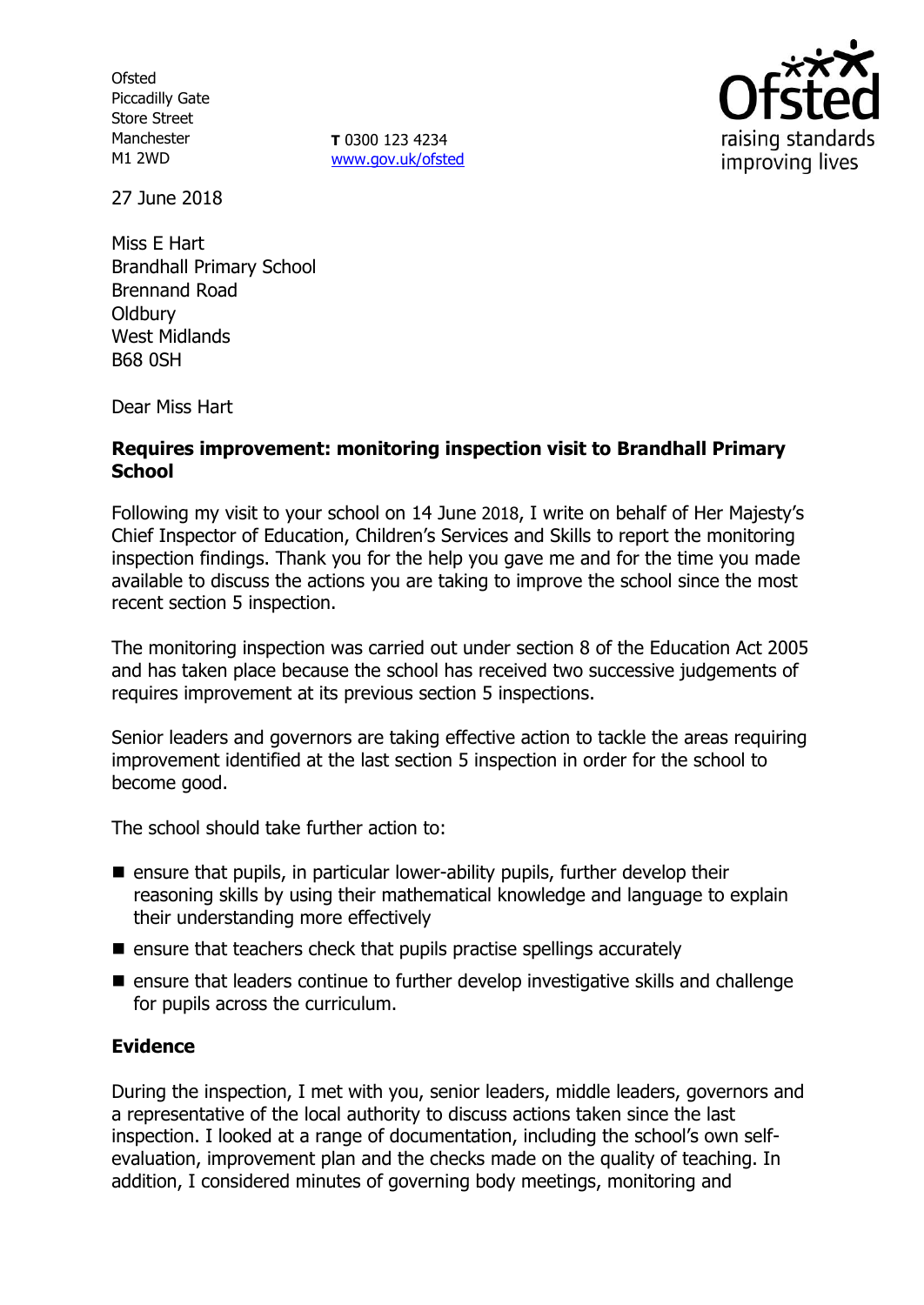evaluation reports and information about pupils' progress and attainment. I visited each year group with you and we looked at pupils' work. I spoke to pupils on the school council and I gathered the views of a small group of parents and carers at the beginning of the school day. I also examined the single central record of staff recruitment checks.

## **Context**

The structure of the leadership team is the same as at the last inspection. Staffing is mostly stable, although the special educational needs coordinator resigned during this academic year. Four newly qualified teachers joined the school in September 2017 and one has subsequently left after covering a temporary post.

# **Main findings**

Since the last inspection, you, the leadership team and governors have made significant improvements in the school. You have developed effective plans to address the areas identified at the last inspection. Your self-evaluation is accurate. Your systems for measuring the impact of actions on pupils' progress within clearly defined timescales are now more rigorous. As a result, all leaders, including governors, have a clear overview of the improvements that are effective and the next steps that need to be taken.

You have taken effective action to develop middle leaders through high-quality training and support. You have clear expectations for the role of subject leaders and you hold them to account. They are focused and share your drive and determination to further improve education in the school. They scrutinise planning, check the quality of pupils' work, analyse assessment information and support other staff in the development of their teaching. They are rapidly developing their own expertise in leadership and are using it well to influence the work of others and to improve outcomes for pupils.

You and other leaders monitor the quality of teaching regularly and outcomes for pupils rigorously to ensure that there is continuous improvement. You address weaker teaching swiftly. You provide newly qualified teachers with high-quality support to become effective practitioners. Teachers receive prompt feedback about the quality of their teaching, with areas for development clearly identified. Teachers take ownership of their development and review their practice within specific timescales on 'feedback impact sheets'. You systematically follow up the areas identified for improvement. You have developed a strong culture of improvement through the sharing of good practice. Consequently, the quality of teaching continues to improve. As a result of improved teaching, the overall progress and attainment for almost all pupils in most year groups are improving.

You have ensured that pupils now have a much better understanding of tolerance and respect. Members of the school council spoke with confidence about British values. They designed a wristband that pupils wear in school, which says 'all different, all equal'. They say that it is 'OK to be different' and 'If everyone was the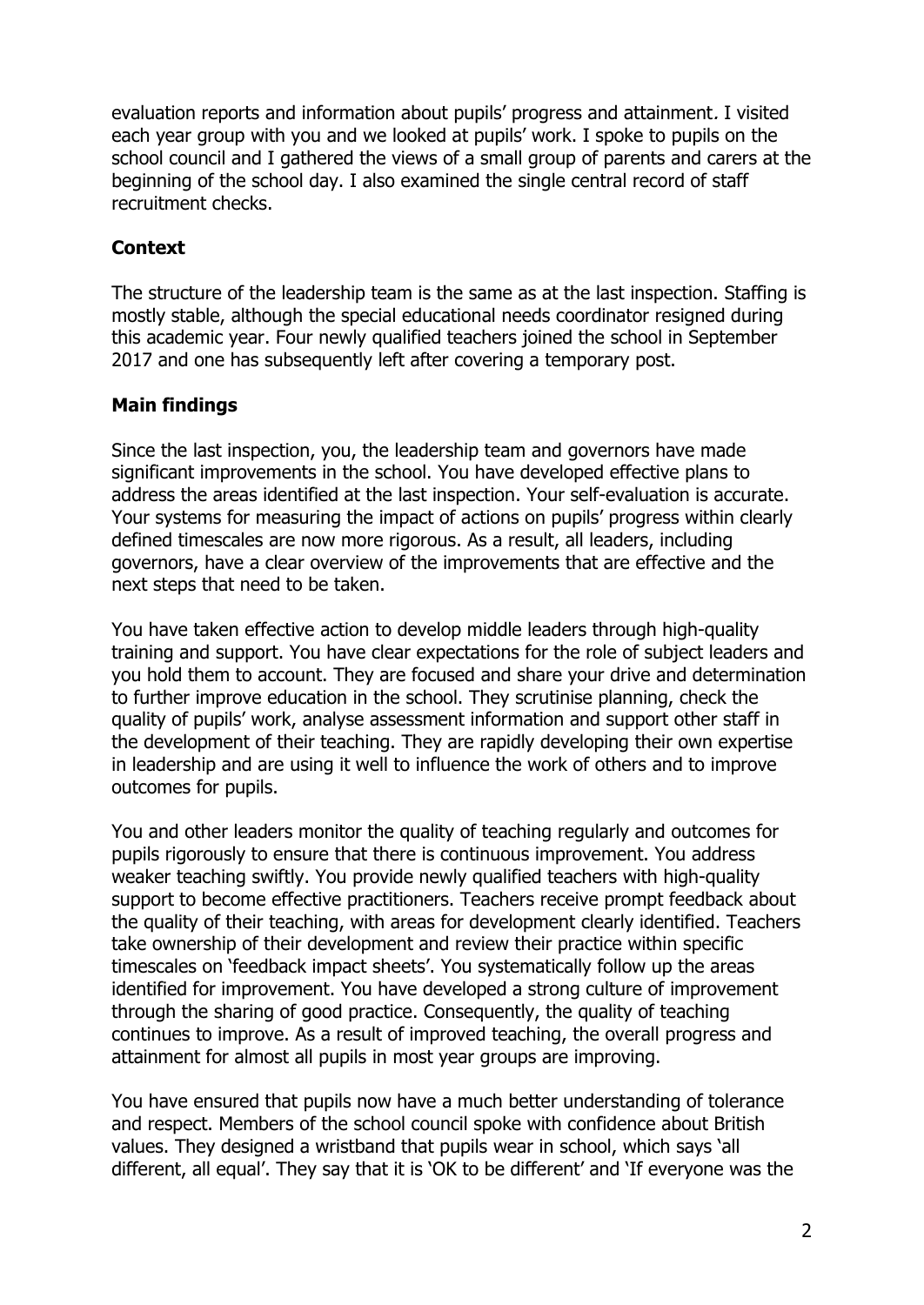same, it would be boring.' You provide opportunities to develop tolerance and respect through the curriculum and through the school's values. For example, in assemblies and lessons, you focus on themes such as belonging, fairness, democracy and respect. Pupils demonstrate a high level of respect for each other and for adults in the school. Pupils learn about different faiths and share their own experiences and cultures. They are proud that people in their school are not judged on the basis of their appearance, their religion or because they like different things.

Pupils demonstrate a clear understanding of bullying. They know about different types of bullying, such as cyber bullying. The school council has developed a guide to support pupils in how to respond to bullying. They say that there is no bullying in school but, if there were, an adult would deal with it. The school's own questionnaire shows that almost all parents who responded agreed that their child would know how to deal with a bully. All said that their child was safe at school.

Staff have received training to support pupils' learning better through more effective questioning and additional challenge, especially for the most able pupils. Your observations of teaching and work in books show that this is improving. Teachers identify the most able pupils in their planning to ensure that activities are appropriate to their ability. For example, the most able children in Reception wrote a story independently while other children worked with the class teacher. They structured their story well using phonetically plausible words and accurate spellings of common exception words, such as 'the', 'to' and 'they'. Pupils work hard, take a pride in their work and are challenged to improve further. Assessment information shows that the most able pupils across the school are now making better progress than at the same point last year.

You are also providing more opportunities for pupils to undertake investigative activities across the curriculum. Pupils are developing their skills to prove and explain their learning in subjects such as geography, history and science. For example, in geography, pupils are asked, 'How do we know how old places are?' In science, pupils are encouraged to 'think like a scientist' and consider questions such as 'How does distance affect sound?' This is having a positive impact on pupils' progress in these particular subjects. You have recently attended training and are continuing to further develop your curriculum.

In mathematics, pupils are now given frequent opportunities to develop their skills in problem-solving and reasoning. However, currently, they do not consistently use their knowledge and mathematical language well enough when explaining their learning. Lower-ability pupils complete a range of problem-solving activities, in particular word problems and calculations, but they do not have as many opportunities as other pupils to practise their reasoning skills.

Teachers consistently address errors in spelling across the curriculum. As a result of this increased emphasis and focus and regular assessments, spelling is now improving. However, some pupils practise spellings inaccurately and this is not always noticed. Sometimes, this occurs because the example the teacher has given is not written clearly.